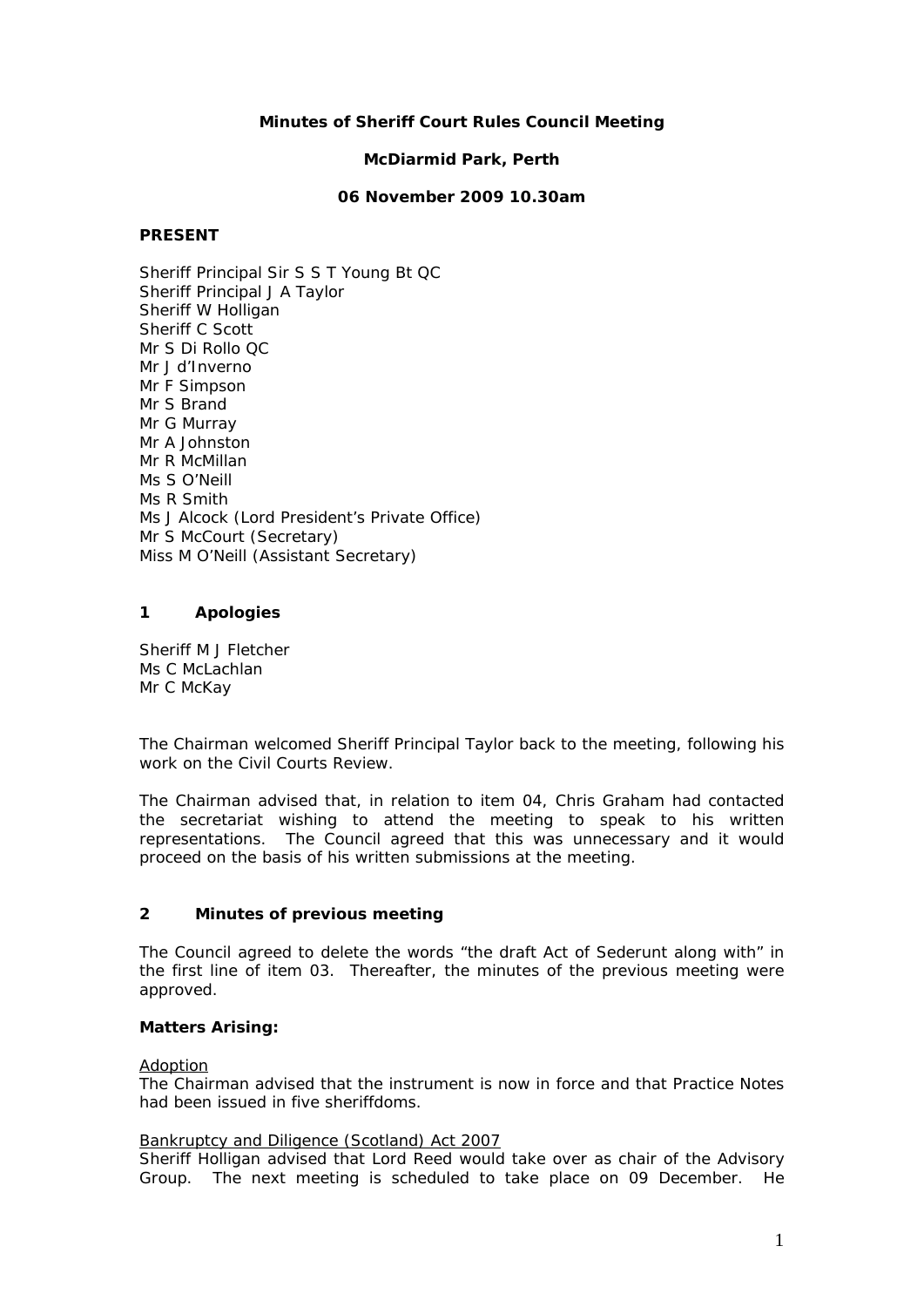advised that the money attachment provisions come into force on 23 November 2009. He advised that there may be an overlap in relation to the removings provisions and the new Home Owner and Debtor Protection Bill and it was agreed that the relevant groups would liaise accordingly. In relation to the admiralty provisions, he advised that the intention was for the current Court of Session rules to be amended in the first instance. The draft rules would then be passed to the Sheriff Court Rules Council to adopt as required. The Chairman expressed his thanks to Sheriff Holligan for his ongoing work in relation to this matter.

## Public Health (Scotland) Act 2008

The Chairman advised that the instrument is now in force. He thanked Ms S O'Neill and Ms Smith for their consideration of the forms 52 and 55. He also expressed thanks to Ms M O'Neill and Mr Smith in relation to the work involved in the drafting of the instrument.

## Debt Action Forum Report – Repossessions

The secretary advised that the working group of the Council was due to meet on 20 November. He advised that the group has been extended to include the drafter from the Lord President's Private Office, a Scottish Government representative to advise on policy matters and Eric Cumming to represent Scottish Court Service policy.

### SCRC Business Continuity Plan

The Council agreed that the plan should be amended to include authority for Sheriff Principal Taylor to act as the temporary chair in the first instance.

### SCS Headquarters Relocation

The secretariat advised that the relocation would take place on  $23<sup>rd</sup>$  November and agreed to email members with new contact details. The SCRC website would be updated following the move.

# **3 Scottish Civil Courts Review Report**

The Council considered the terms of the Scottish Civil Courts Review Report. The Council welcomed the Report and agreed to set up a small working group to consider the recommendations. Whilst it was acknowledged that the recommendations in the report should be considered as a whole package, the Council agreed that consideration should be given to procedural changes that could be implemented with relative ease. It was agreed that the working group would consist of Sheriff Scott; Mr Di Rollo; Mr McMillan; Mr Brand; Mr Murray; Ms Smith and Mr d'Inverno and that the remit of the group would be to consider the report and make proposals for changes to the rules in time for the Council meeting in May 2010.

### **Action: Meeting of working group to be arranged**

### **4 Miscellaneous Act of Sederunt 2009 – Regulated Agreements**

The Council considered all the written representations received and in light of these decided to instruct the deletion for the time being of the requirement for a copy of the regulated agreement to be attached to either the initial writ or summons. It was agreed that a sub-committee of the Council be set up to consider the matter further and report back to the Council with its recommendations at its next but one meeting in May 2010.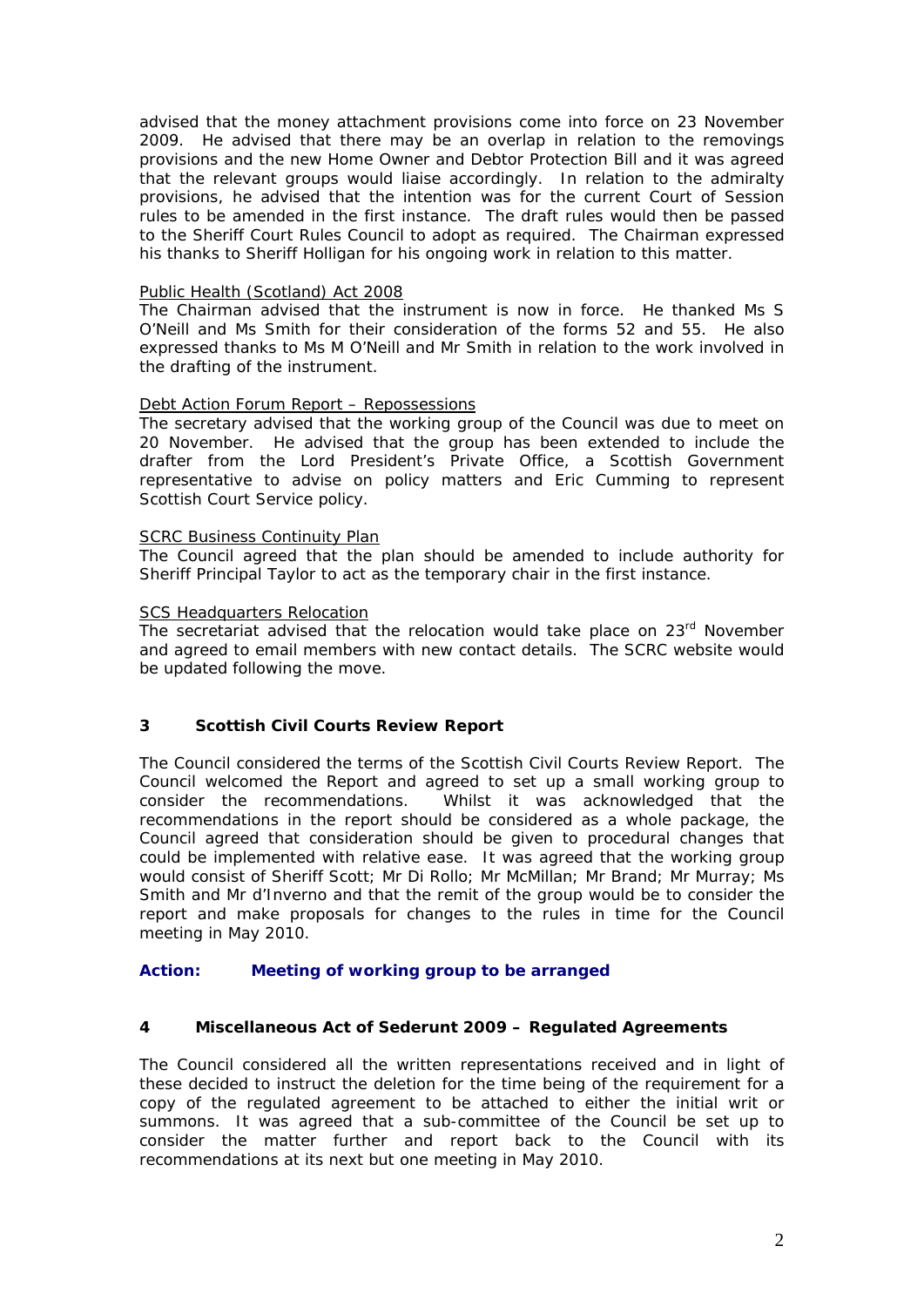It was agreed that the Chairman would write to the Lord President outlining the reasoning for the amendment.

#### **Action: Meeting of sub-committee to be arranged Chairman to write to the Lord President outlining the reasoning for the amendment**

#### **5 Companies Act 2006 – Derivative Proceedings**

The Council considered the draft instrument along with the drafter's note. The Council agreed that the wording of the instrument should be amended to reflect applications for leave under rule 33.65A of the Ordinary Cause Rules. The Council agreed that an additional rule should also be included to provide that applications under section 267 of the Companies Act should be by way of minute in the original process. The secretariat undertook to instruct the drafter in those terms. Subject to those amendments, it was agreed that the draft provisions should be cleared by the Chairman and that the provisions should be included in the next Miscellaneous instrument.

### **Action: Chairman to clear provisions for inclusion in the next Miscellaneous instrument**

### **6 New Ordinary Cause Personal Injuries Rules – Guidance Note**

The Chairman extended thanks to Mr Simpson for producing a draft Practice Note, which amalgamated the Court of Session Practice Notes in relation to personal injury rules. He advised that the Sheriffs Principal had met to discuss the matter and the conclusion was that, as the information is more of guidance, it would be more appropriate to issue a Guidance Note rather than a Practice Note. He advised that the matter was being considered further as there was not unanimity in issuing a guidance note, with concerns relating to the legal effect of such a document.

Mr Simpson advised that the Law Society was providing training to faculties in relation to the new rules.

### **7 Sheriff Court Bankruptcy Rules**

The Council considered the policy paper produced. It was agreed that, in principle, the Council was supportive of the proposed changes. However, it was agreed that further investigations would be required in relation to the Council's power to make the necessary amendments. It was agreed that it may be appropriate for such power to be specified in primary legislation and that suitable legislation for doing so may be the Home Owner and Debtor Protection Bill.

Sheriff Holligan agreed to consider the matter further and make contact with policyholders through the secretariat as required.

#### **Action: Sheriff Holligan to consider the amendment of primary legislation to allow the Council to make the necessary changes**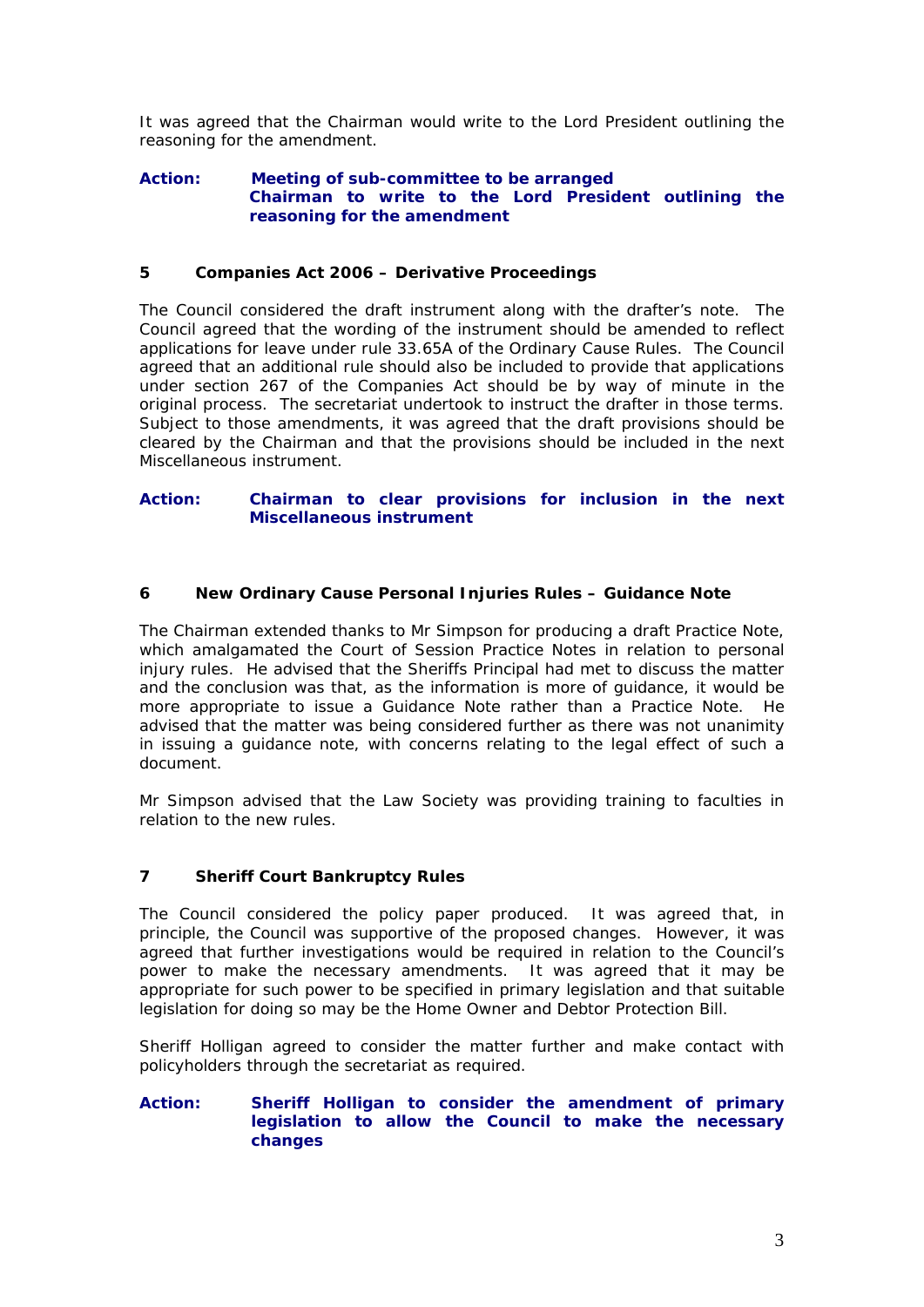# **8 Pensions Act 2008**

The Council considered the paper produced by the secretariat along with the draft instrument. The Council proposed minor amendments to the draft and the secretariat undertook to instruct the drafter in those terms. The Council agreed that the draft could not be finalised until sight of the relevant regulations and commencement order. The Council agreed that the final instrument should be cleared by the Chairman in consultation with the drafter, in light of the relevant regulations and commencement order.

### **Action: Instrument to be cleared by the Chairman after consideration of the commencement order and related regulations**

## **9 Sanction for Employment of Counsel**

The Council considered the draft regulation and confirmed that they were content with the draft and had no further comment to make.

## **10 Simplified Divorce Applications – Intimation by Sheriff Officers**

The Council considered the correspondence received along with the relevant provisions of the Ordinary Cause Rules. The Council agreed that the intention was that rules 5.4(3) and (4) should also apply to service in simplified divorce and dissolution of civil partnership applications. In the circumstances, the Council agreed to amend rules  $33.76(4)(b)$  and  $33A.69(4)(b)$  to specify that service should be in accordance with rule 5.4(1) to (4).

It was agreed that the draft amendment should be cleared by the Chairman and included in the next Miscellaneous Instrument.

#### **Action: Chairman to clear provision for inclusion in the next Miscellaneous instrument**

### **11 Manning v Manning – Administration of Justice (Scotland) Act 1972**

The Council considered the provisions of rules 3.1.2 and 3.1.3 of the Summary Application Rules 1999 in light of the decision in the case of Manning v Manning, reported in the 28<sup>th</sup> August 2009 issue of the Scots Law Times. The Council agreed that it was content with the current provisions and that no amendment to the rules was necessary.

### **12 Recognition/Non-recognition of foreign decrees**

This matter was placed on the agenda for today's meeting following correspondence received from Sheriff Jamieson. At the request of Sheriff Jamieson, the matter was continued until the next meeting to allow further investigations to be made.